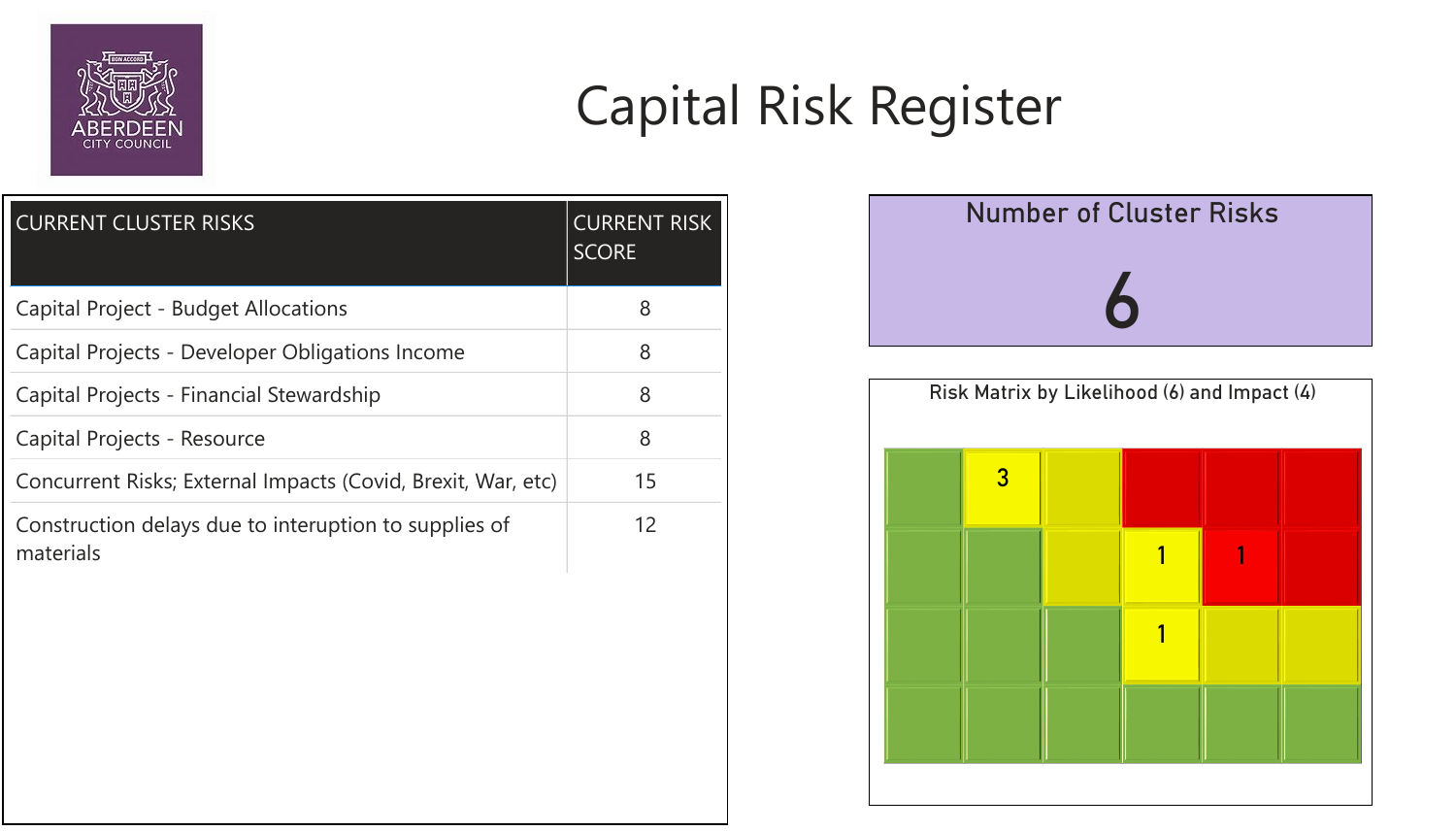

| <b>FUNCTION</b>                                | <b>CLUSTER</b>           | <b>RISK OWNER</b>                                                                                                                                                  | <b>RISK LEAD</b> |                        |                                                                                                                                                                                                                                                                                                                                                                                                             |                             |                               |                                     |                                 |                                 |
|------------------------------------------------|--------------------------|--------------------------------------------------------------------------------------------------------------------------------------------------------------------|------------------|------------------------|-------------------------------------------------------------------------------------------------------------------------------------------------------------------------------------------------------------------------------------------------------------------------------------------------------------------------------------------------------------------------------------------------------------|-----------------------------|-------------------------------|-------------------------------------|---------------------------------|---------------------------------|
| Resources                                      | Capital                  | Steve Whyte                                                                                                                                                        | John Wilson      |                        |                                                                                                                                                                                                                                                                                                                                                                                                             |                             |                               |                                     |                                 |                                 |
| <b>RISK TITLE</b>                              | <b>RISK DESCRIPTION</b>  |                                                                                                                                                                    |                  | <b>CONTROL ACTIONS</b> |                                                                                                                                                                                                                                                                                                                                                                                                             | <b>TARGE</b><br><b>RISK</b> | <b>CURRENT</b><br><b>RISK</b> | <b>CURRENT</b><br><b>LIKELIHOOD</b> | <b>CURRENT</b><br><b>IMPACT</b> | <b>TARGET</b><br><b>COMPLET</b> |
|                                                |                          |                                                                                                                                                                    |                  |                        |                                                                                                                                                                                                                                                                                                                                                                                                             | <b>SCORE</b>                | <b>SCORE</b>                  |                                     |                                 | <b>DATE</b>                     |
| Capital Project -<br><b>Budget Allocations</b> | maintenance obligations. | <b>Budget allocations within approved Outline Business</b><br>Cases of projects are insufficient for project<br>development/construction and any associated future |                  | delivery.              | . Cost estimates for key projects to be reviewed at key stages of<br>. Regular progress meetings.<br>. Regular reporting to other Chief Officers<br>. Close collaboration with named project sponsor and Chief<br>Officer- Corporate Landlord.<br>. Regular reporting to Chief Officer - Finance<br>. Regular reporting to Director of Resources<br>. Quarterly review of Capital Programme by Capital SMT. | 8                           | 8                             |                                     | $\overline{4}$                  | 18 August<br>2022               |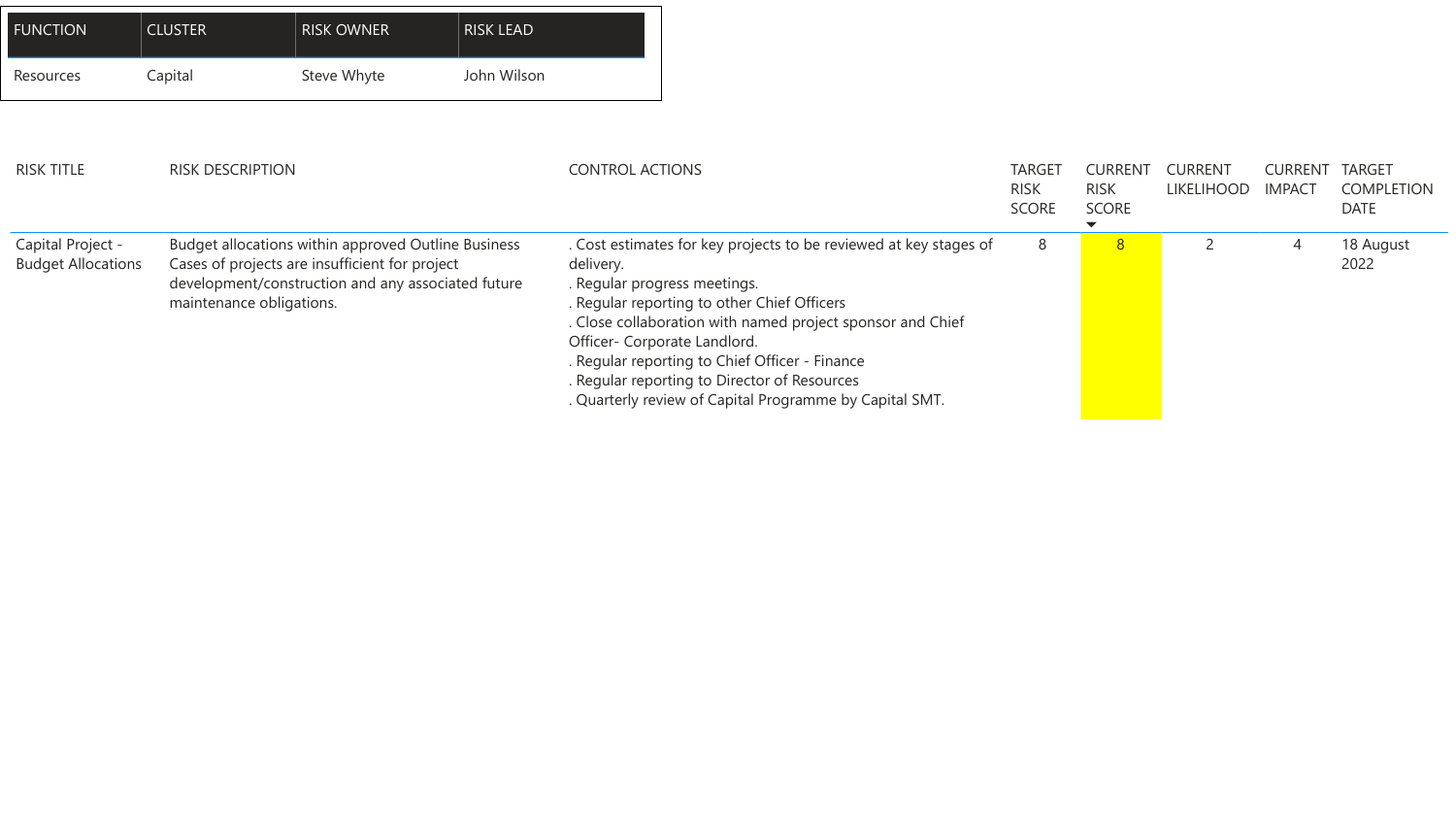

| <b>RISK TITLE</b>                                            | <b>RISK DESCRIPTION</b>                                         | <b>CONTROL ACTIONS</b>                                                                                                                                                                                                                                                                                                                                                                                                                                            | TARGE <sup>-</sup><br><b>RISK</b><br><b>SCORE</b> | CURRENT<br><b>RISK</b><br><b>SCORE</b> | <b>CURRENT</b><br><b>LIKELIHOOD</b> | <b>CURREN</b><br><b>IMPACT</b> | <b>TARGET</b><br><b>COMPLET</b><br><b>DATE</b> |
|--------------------------------------------------------------|-----------------------------------------------------------------|-------------------------------------------------------------------------------------------------------------------------------------------------------------------------------------------------------------------------------------------------------------------------------------------------------------------------------------------------------------------------------------------------------------------------------------------------------------------|---------------------------------------------------|----------------------------------------|-------------------------------------|--------------------------------|------------------------------------------------|
| Capital Projects -<br>Developer<br><b>Obligations Income</b> | The income from Developer Obligations is less than<br>expected. | Cost estimates for key projects to be reviewed at key stages of<br>delivery.<br>Close collaboration with Developer Obligations Team Leader<br>(Strategic Place Planning).<br>Regular progress meetings by project managers of expected<br>developer obligations.<br>Close collaboration with other Chief Officers.<br>Ensure independent cost estimate review check is carried out,<br>prior to approving OBC.<br>Regular reporting to Finance Officers, monthly. | 8                                                 | 8 <sup>1</sup>                         |                                     |                                | 18 August<br>2022                              |

| <b>FUNCTION</b> | <b>CLUSTER</b> | <b>RISK OWNER</b> | <b>RISK LEAD</b> |
|-----------------|----------------|-------------------|------------------|
| Resources       | Capital        | Steve Whyte       | John Wilson      |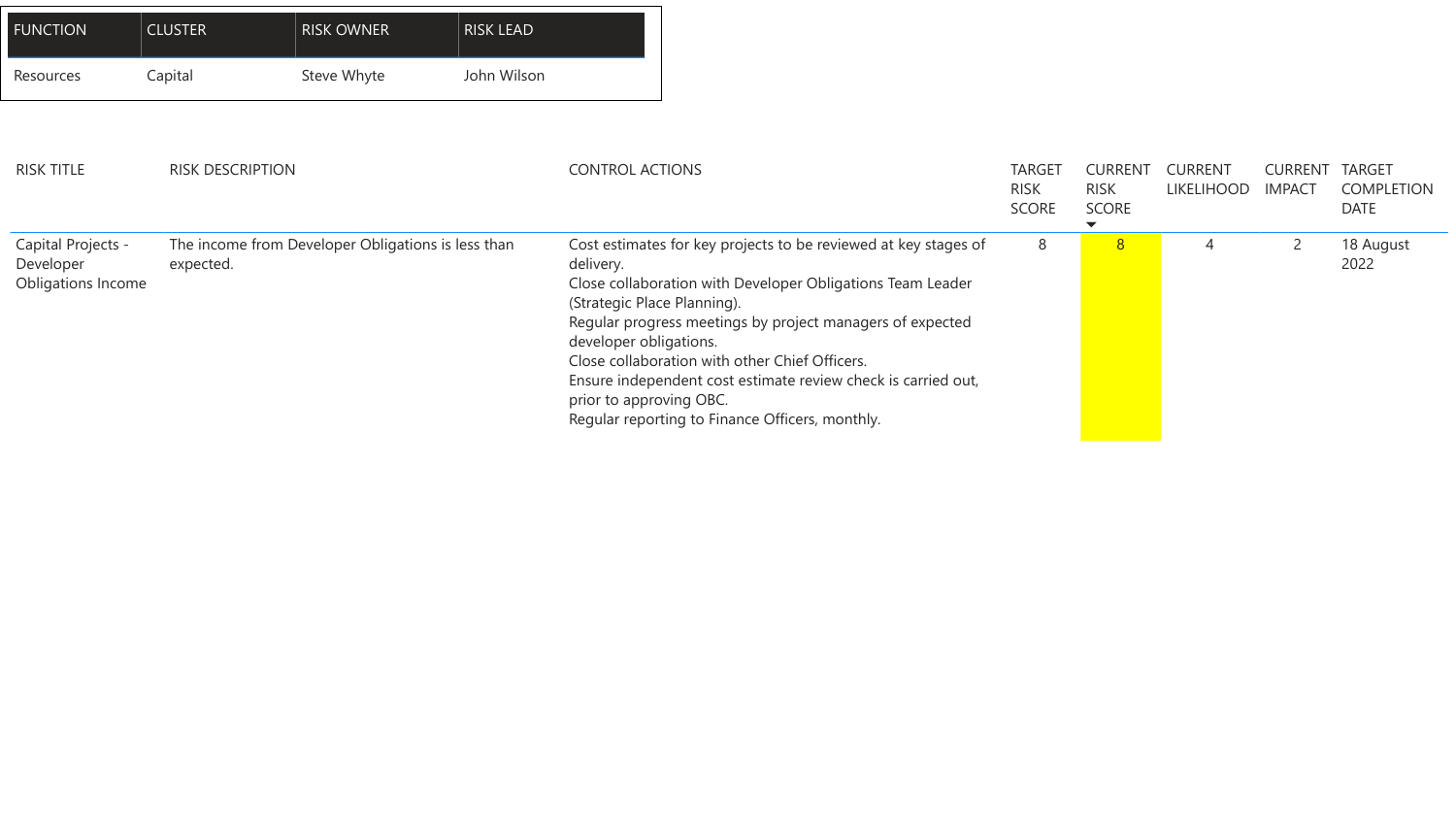

| <b>FUNCTION</b>                                       | <b>CLUSTER</b>          | <b>RISK OWNER</b>                                                                                                                                                                      | <b>RISK LEAD</b> |                          |                                                                                                                                                                                                                                                                                                                                                                                                                                                                                                                                                                                   |                                             |                                        |                                     |                                |                                                |
|-------------------------------------------------------|-------------------------|----------------------------------------------------------------------------------------------------------------------------------------------------------------------------------------|------------------|--------------------------|-----------------------------------------------------------------------------------------------------------------------------------------------------------------------------------------------------------------------------------------------------------------------------------------------------------------------------------------------------------------------------------------------------------------------------------------------------------------------------------------------------------------------------------------------------------------------------------|---------------------------------------------|----------------------------------------|-------------------------------------|--------------------------------|------------------------------------------------|
| Resources                                             | Capital                 | Steve Whyte                                                                                                                                                                            | John Wilson      |                          |                                                                                                                                                                                                                                                                                                                                                                                                                                                                                                                                                                                   |                                             |                                        |                                     |                                |                                                |
| <b>RISK TITLE</b>                                     | <b>RISK DESCRIPTION</b> |                                                                                                                                                                                        |                  | <b>CONTROL ACTIONS</b>   |                                                                                                                                                                                                                                                                                                                                                                                                                                                                                                                                                                                   | <b>TARGE</b><br><b>RISK</b><br><b>SCORE</b> | CURRENT<br><b>RISK</b><br><b>SCORE</b> | <b>CURRENT</b><br><b>LIKELIHOOD</b> | <b>CURREN</b><br><b>IMPACT</b> | <b>TARGET</b><br><b>COMPLET</b><br><b>DATE</b> |
| <b>Capital Projects -</b><br>Financial<br>Stewardship | financial stewardship.  | Risk that management failures / slippage in the delivery of<br>capital projects /failure to secure and or retain funding<br>from external sources, impacts negatively on the Council's |                  | Project delivery reviews | Alignment of risk at project and directorate levels with specific<br>regard to allocated budgets<br>Effective project management with risk management training<br>for key managers in relation to the Capital Programme<br>Have open communication channels and effective sharing of<br>information within the Cluster<br>Effective communication channels maintained with<br>contractors/developers to minimise disruption<br>Regular reporting to Director and wider CMT<br>Monthly review with Capital Finance Officer<br>Quarterly review of Capital Programme by Capital SMT | 8                                           | 8 <sup>°</sup>                         |                                     | $\overline{4}$                 | 18 August<br>2022                              |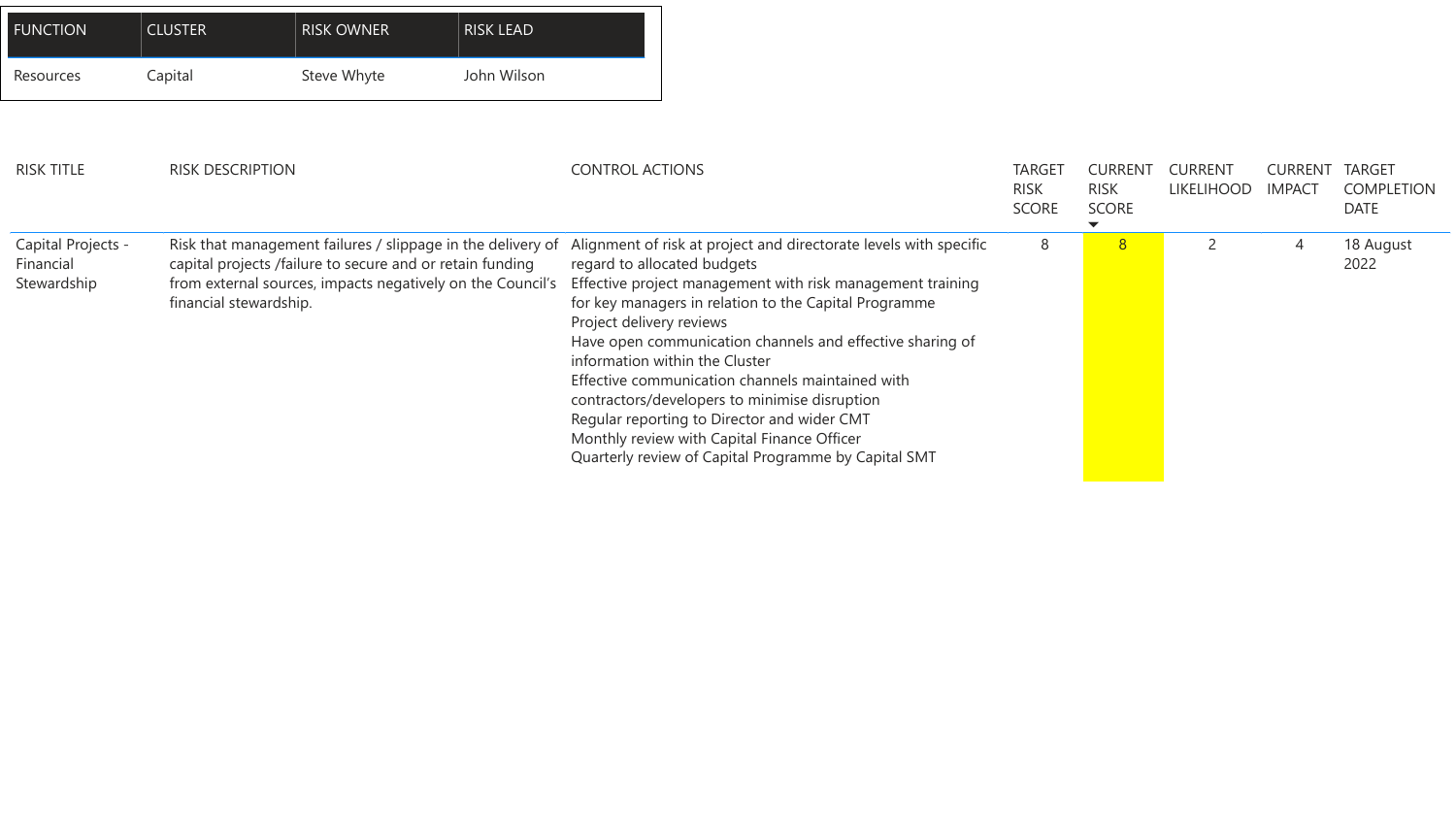| <b>RISK TITLE</b>              | <b>RISK DESCRIPTION</b>                                                       | <b>CONTROL ACTIONS</b>                                                                                                                                                                                                                                                                                                                                                                                                                                             | <b>TARGET</b><br><b>RISK</b><br><b>SCORE</b> | <b>CURREN</b><br><b>RISK</b><br><b>SCORE</b> | CURRENT<br><b>LIKELIHOOD</b> | <b>CURREN</b><br><b>IMPACT</b> | <b>TARG</b><br><b>COMI</b><br><b>DATE</b> |
|--------------------------------|-------------------------------------------------------------------------------|--------------------------------------------------------------------------------------------------------------------------------------------------------------------------------------------------------------------------------------------------------------------------------------------------------------------------------------------------------------------------------------------------------------------------------------------------------------------|----------------------------------------------|----------------------------------------------|------------------------------|--------------------------------|-------------------------------------------|
| Capital Projects -<br>Resource | Lack of staff resources which impacts on the delivery of<br>capital projects. | Key projects to have their own risk register<br>Regular risk register reviews for key projects<br>Regular progress meetings for key projects<br>Regular reporting to key Chief Officers<br>Regular reporting to Director of Resources and wider CMT for<br>key projects<br>Significant risks reported to Capital Programme Committee for<br>key projects<br>Meetings to be held with Cluster Managers as part of Service re-<br>design and review of 22/23 budget. | 8                                            | 8 <sup>2</sup>                               |                              | $\overline{4}$                 | 29 De<br>2022                             |



| <b>FUNCTION</b> | <b>CLUSTER</b> | <b>RISK OWNER</b> | <b>RISK LEAD</b> |
|-----------------|----------------|-------------------|------------------|
| Resources       | Capital        | Steve Whyte       | John Wilson      |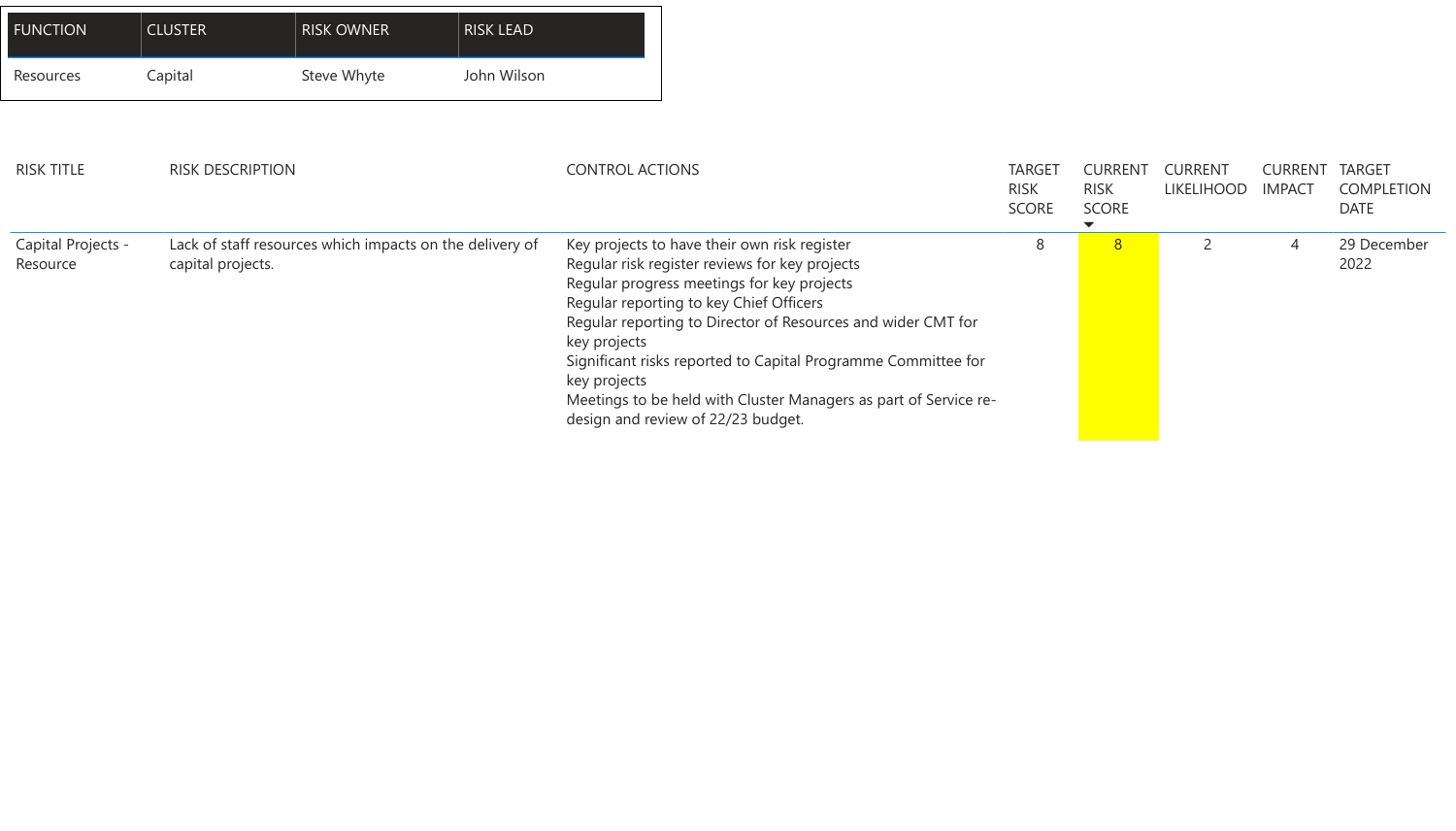| <b>FUNCTION</b>                                                                     | <b>CLUSTER</b>          | <b>RISK OWNER</b>                                                                                                                                                                                                                                                                                                                                                                                                                              | <b>RISK LEAD</b> |                                                                                                                                 |                                                                                                                                                                                                                                                                                                                                                                                                                                                      |                                              |                                               |                                     |                                |                                      |
|-------------------------------------------------------------------------------------|-------------------------|------------------------------------------------------------------------------------------------------------------------------------------------------------------------------------------------------------------------------------------------------------------------------------------------------------------------------------------------------------------------------------------------------------------------------------------------|------------------|---------------------------------------------------------------------------------------------------------------------------------|------------------------------------------------------------------------------------------------------------------------------------------------------------------------------------------------------------------------------------------------------------------------------------------------------------------------------------------------------------------------------------------------------------------------------------------------------|----------------------------------------------|-----------------------------------------------|-------------------------------------|--------------------------------|--------------------------------------|
| Resources                                                                           | Capital                 | John Wilson                                                                                                                                                                                                                                                                                                                                                                                                                                    | John Wilson      |                                                                                                                                 |                                                                                                                                                                                                                                                                                                                                                                                                                                                      |                                              |                                               |                                     |                                |                                      |
| <b>RISK TITLE</b>                                                                   | <b>RISK DESCRIPTION</b> |                                                                                                                                                                                                                                                                                                                                                                                                                                                |                  | <b>CONTROL ACTIONS</b>                                                                                                          |                                                                                                                                                                                                                                                                                                                                                                                                                                                      | <b>TARGET</b><br><b>RISK</b><br><b>SCORE</b> | <b>CURRENT</b><br><b>RISK</b><br><b>SCORE</b> | <b>CURRENT</b><br><b>LIKELIHOOD</b> | <b>CURREI</b><br><b>IMPACT</b> | <b>TAR</b><br>COI<br>DA <sub>1</sub> |
| <b>Concurrent Risks;</b><br><b>External Impacts</b><br>(Covid, Brexit, War,<br>etc) |                         | There are a number of significant concurrent external<br>factors such as, but not limited to, the Covid - 19<br>pandemic, Brexit, and the Russia invasion of Ukraine<br>(war), all of which are having a current and direct impact<br>on the deliverability of projects/programmes contained<br>within the approved Capital Programme.<br>The principle risks are increased costs, shortage of<br>materials, shortage of labour and inflation. |                  | delivery.<br>commitment.<br>Close collaboration with<br>progress meetings.<br><b>Chief Officers.</b><br>Ensure independent cost | Cost estimates for key projects to be reviewed at key stages of<br>Strong focus on achieving cost certainty prior to contract<br>Developer Obligations Team Leader (Strategic Place Planning)<br>Regular of costs at design development and construction<br>Close collaboration with other<br>check is carried out where required.<br>Regular reporting to Finance Officers. There may be a<br>requirement to review the approved Capital Programme. | 8                                            | 15                                            |                                     |                                | 30 l                                 |